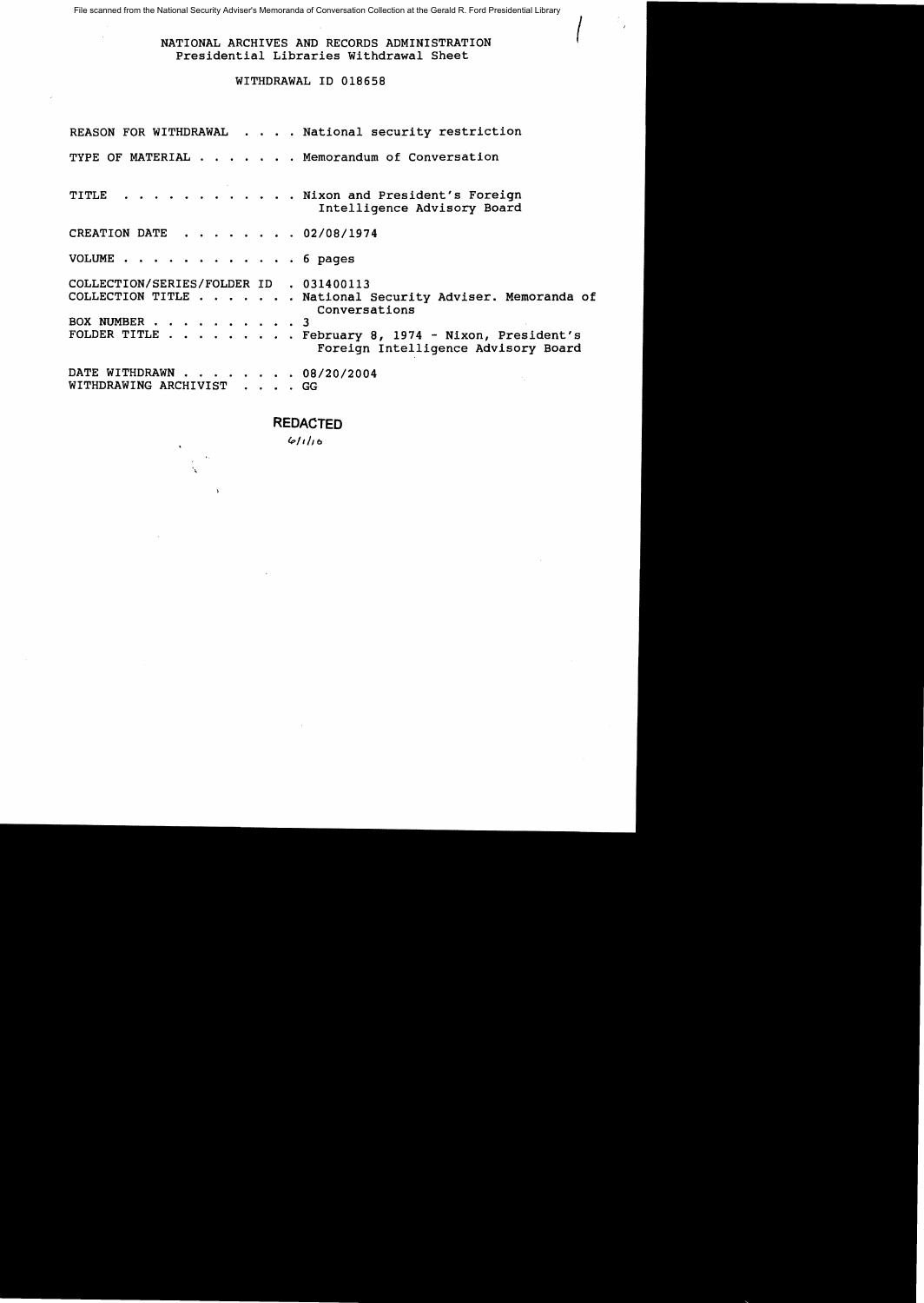$MEMORANDUM$ 

#### THE WHITE HOUSE

<sup>WASHINGTON</sup><br>**DECLASSIFIED w/ portions englipted**<br>E.O. 12958 (as amended) SECUL<br>MR #  $\frac{\partial S \rightarrow \partial Z_1 \pm T}{\partial Z_2}$ E.O. 12958 (as amended) SEC<sup>®</sup>. C./~-UA., 1.;J.11:Llo~. £ *1/I4>jOq; ()SDJ..::tA., .:1./«Q/09* 

MEMORANDUM OF CONVERSATION By dat **NARA, Dat**e 8/18/10 NSCuris/20/10

PARTICIPANTS:

President Nixon

PFIAB

Dr. Henry A.' Kissinger, Secretary of State and Assistant to the President for National Security Affairs

Maj. General Brent Scowcroft, Deputy Assistant to the President for National Security Affairs

DATE AND TIME:

Friday, February 8, 1974  $2:37 - 3:35$  p.m.

## PLACE:

#### Cabinet Room .

Adm. Anderson: You gave us a chance to report on energy. Two days before the Middle East crisis. We did a post mortem on the intelligence failure. It was a failure of interpretation. Leo Cherne did a paper on the economic intelligence problem and is using it intelligently. We worked on the Navy problem. We sent you a preliminary report saying it was worse than you thought. We think this is a very serious situation.

First, we must have a response to the NSSM. Then come up with a plan to make the Navy well. There are problems of policy and bureaucracy which need correcting.

We had a briefing today on NRO. It's very well run. You need to eliminate the layers and echelons which delay progress. This is true of all the Services.

The Soviet Union is turning out 10 new subs -- we are turning out one. They turn out more scientists at a rate of 15 to 1. We spend 5% on personnel; the Soviet Union spends 20%. They conscript; our recuriting is not getting the caliber of people required. It will take your leadership to give us a Navy second to none. So we can engage our Navy in most areas of the world.

## SECRET/SENSITIVE/XGDS

CLASSIFIED FY \_\_\_\_HENRY A. KISSINGER

EXEMPT FROM GENEAAL DECLASSIFICATION SCHEDULE OF FURNI 5 (b)  $(1, 3)$ ENGMETION CITEESORY AUTOMATICALLY DECLASSIFIED ON Imp. to det.



 $P$  $I$  $B$  $t$  $t$  $t$  $t$  $t$  $t$  $t$  $t$  $t$  $t$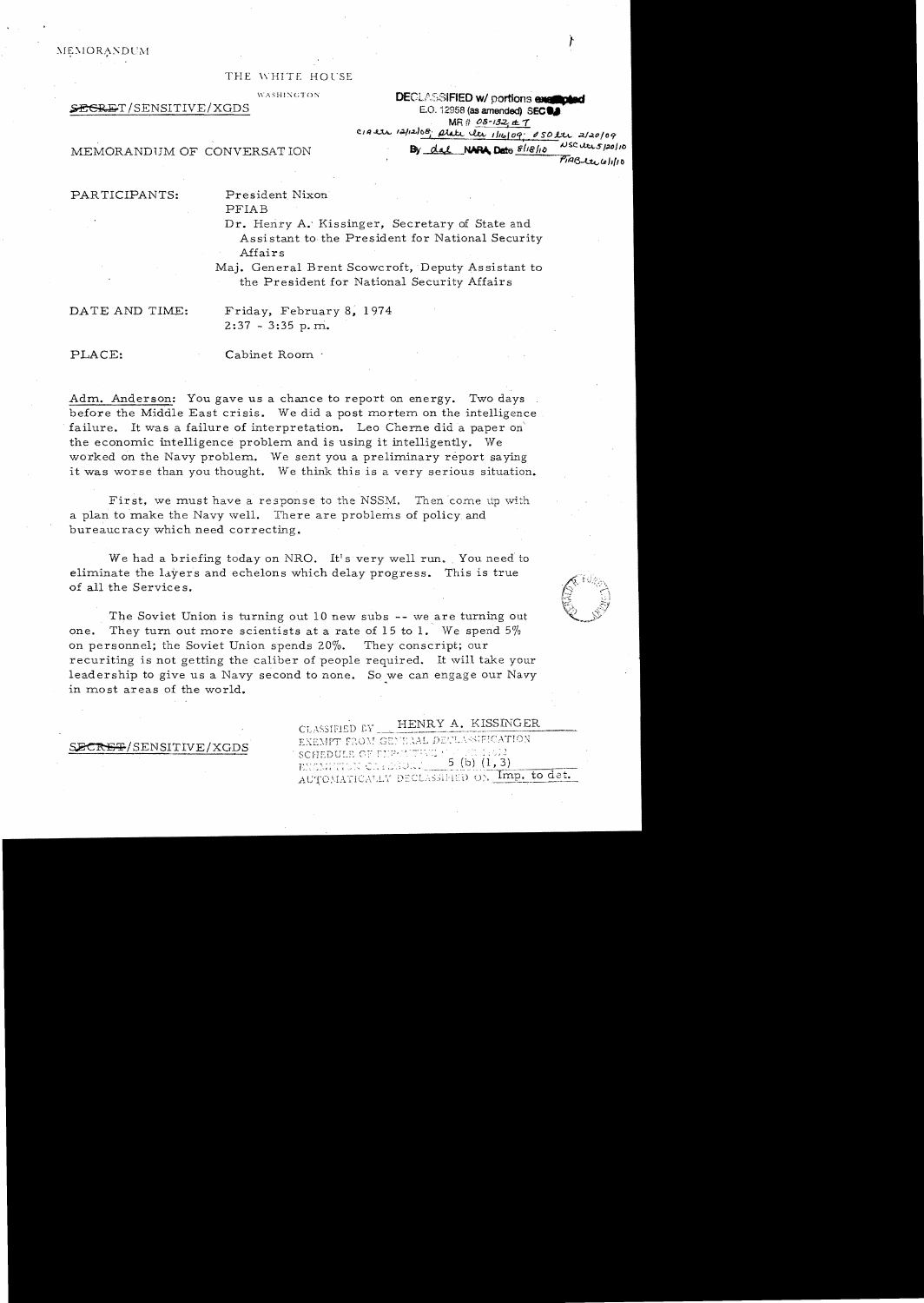#### $\tt SECREF/SENSITIVE/XGDS$  2.

In the Middle East crisis in October, they had 23 subs in the Mediterranean.

Dr. Teller: There is too much emphasis on big ships. There is no emphasis on small ships, which mean many targets.

President: Have you included the allied navies?

Adm. Anderson: They can contribute in local areas, but their capability is limited. In the Persian Gulf, the Sea of Japan, the Eastern Mediterranean, they are not much use. In a crunch, there is doubt they would really be with us or give their bases.

The Soviet Union has redundant communication and we have a ponderous system.

Our command organization should be looked at. These don't cost money, but to correct the forces will cost money and that will come from other services or an increased budget.

President: An interesting footnote -- Stalin emphasized near the end of. World War II a naval build -up. It started then. Part of the Soviets' problem is that a navy can't survive without discipline. They can't have commissars in the navy. Our navy is old. As you know, I increased the DOD budget. That flies in the face of popular will, particularly with the end of Vietnam, etc. What concerns me is whether the increase is a result of the services dividing up the pie rather than having a strategy.

We have to come down on Schlesinger on Command and Control. In getting orders carried out **--** perhaps civilian con trol. We didn't really unify the services. Schlesinger has to get control of Command and Control.

But what sort of navy is bigger than the Department of Defense? The NSC must do it. We must have a strategic plan -- what we will and won't do. We need DOD's ideas, but we need an input from everyone.

What do we need the navy for? Where?

The navy wants it for showboats. The navy would just say: give us more dough for the best navy. That is not the answer. What do we need a navy for?

SECRET/SENSITIVE/XGDS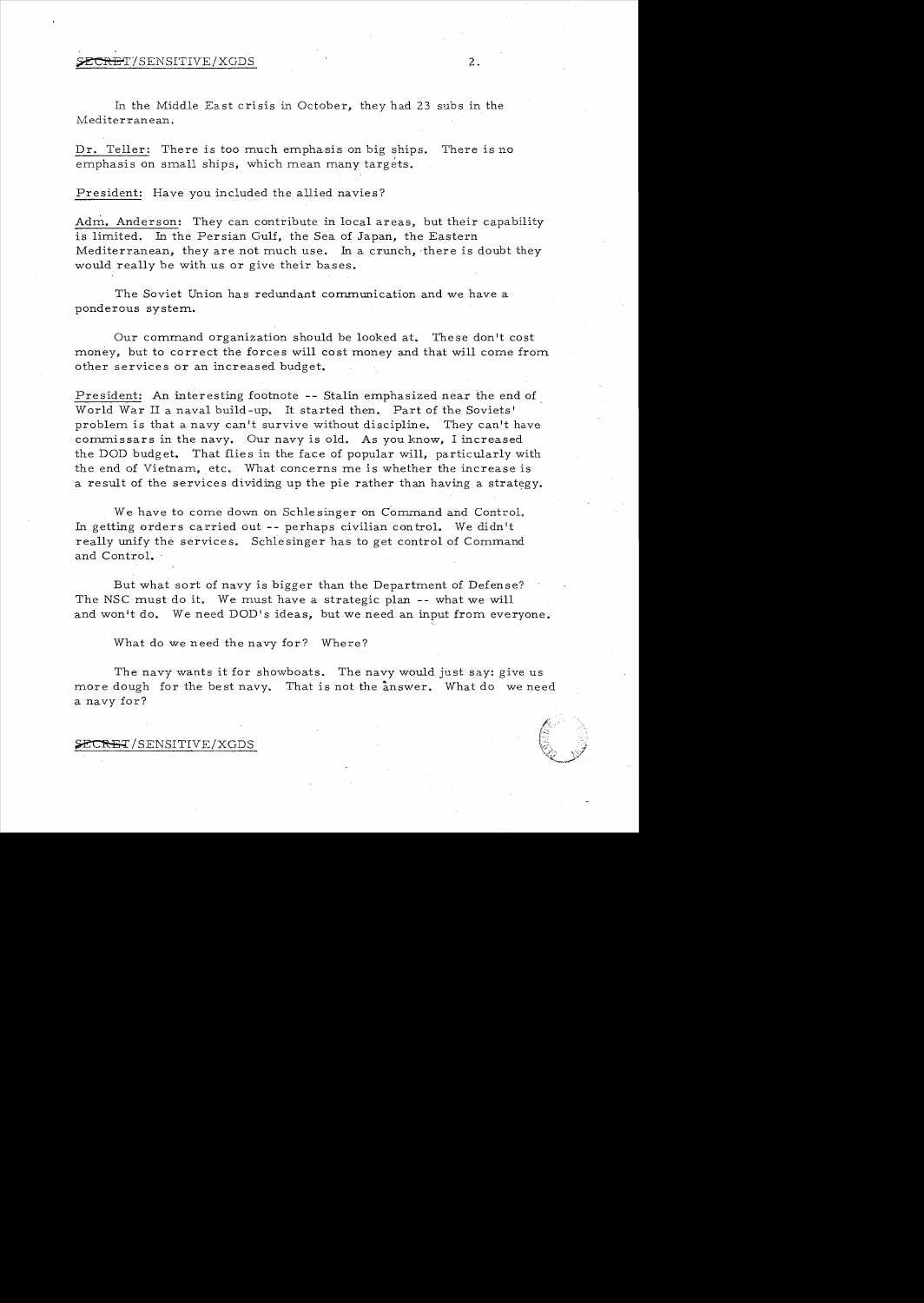#### $\overline{\text{SECRBF}}$ /SENSITIVE/XGDS  $3.$

Like the Air Force, which couldn't fight a guerrilla war. We are a disaster in tactical air. Give the Navy more money and they will just add to what they have. We've got to know what we are after.

Schlesinger is a good man and a good manager. We had the best Navy, not just the biggest.

In Europe we have but don't know what to do with them.

On the quality of men -- we must look at that also. Baldwin has a devastating article in the Saturday Evening Post that the Navy is in bad shape in manpower, morale, etc. Didn't the Navy get a big chunk of the supplemental?

Kissinger: Yes, but it is not a matter of how much they get but how they spend it. The Services are logistic procurers, not strategists. Most of our ships can't go through the Suez and Panama Canals.

Our submarines are de signed around power plants.

Rockefeller: Zumwalt said no one wants to tell the people the shape the Navy is in. If he were asked to make such a plan, they are so bureaucraticized they couldn't think big enough. He said they need a strategic study group.

Dr. Gray: I am an old Army man. But the issue is not whether we have a Navy as good as the Soviet Union's, but whether we have a Navy which can protect commerce of the world. This is our #1 strategic problem.

Adm. Anderson: Suppose someone put pressure on Japan. We couldn't protect our lines to Japan or the U. S. -Japan shipping lanes.

Rockefeller: We are talking about maybe \$100-200 billion to put the Navy back into shape.

President: This relates to our negotiations. We will probably have some kind of standoff. They may be looking for massive conventional superiority. Not that they plan to use them, but for bluff. In the Middle East, we had a few cards; but we started an airlift and called an alert.

Rockefeller: You played the cards well.

SECRET/SENSITIVE/XGDS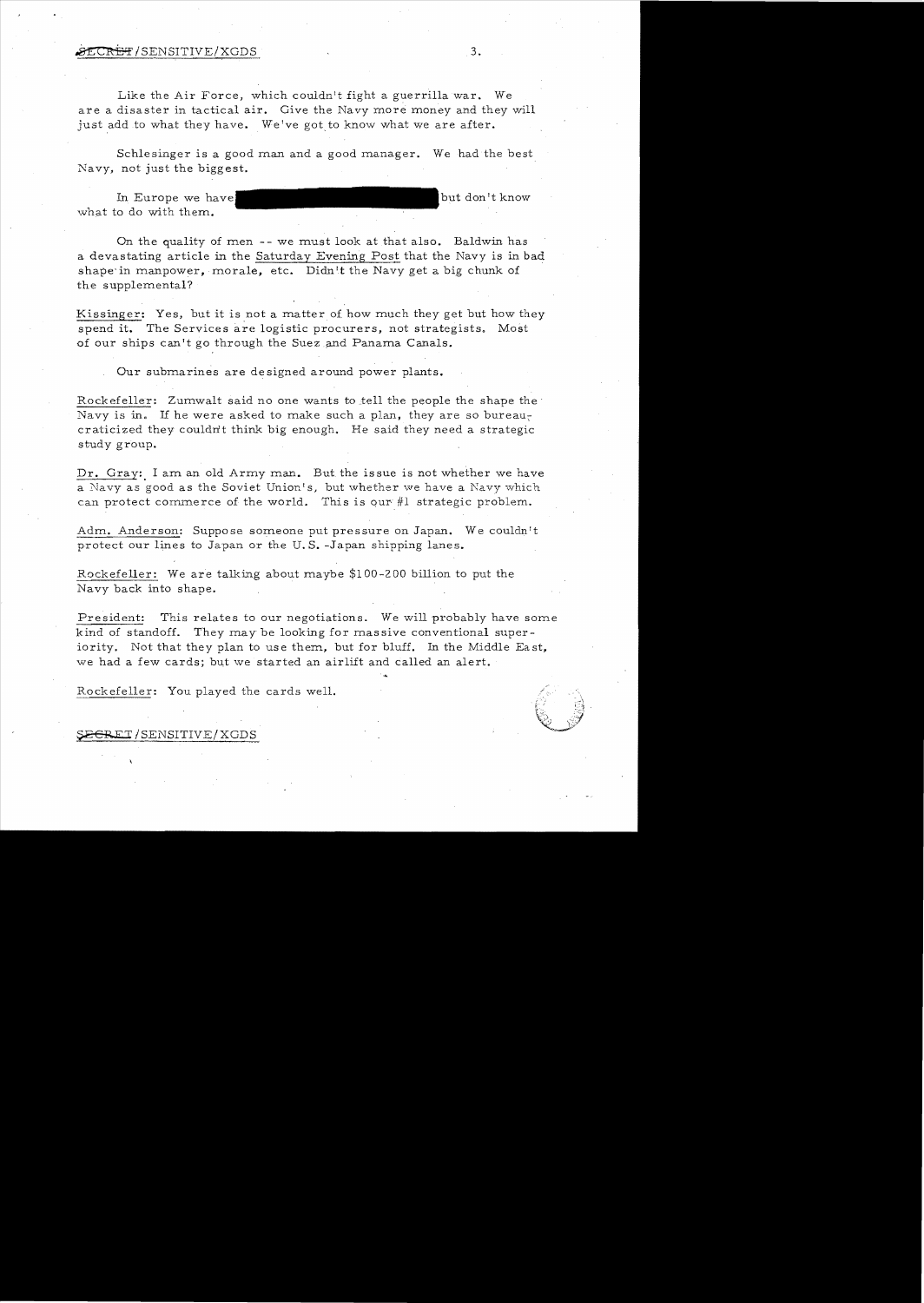# SECRET/SENSITIVE/XGDS 4.

President: When the two great powers are engaged, a game of chicken isn't very good. We have to have strength they will respect.

We took a big bite for the DOD budget increase, but I think we will get it. We may need more, but if it is a big, increase, what will the Soviet Union do? Match us or negotiate?

Schlesinger must get to work immediately.

We'll have to do it in the NSC process.

President: They are all good men, but they are part of a system.

When I leave office I don't want to leave us weaker with respect to our opponents.

Rockefeller: Maybe it is time for a reorganization study of the Department of Defense.

Kissinger: We had one at the beginning of your first term.

President: The answer is yes. We have run into this Command and Control thing time and time again.

Dr. Galvin: If a study shows there is a Navy gap, can we tell the public?

President: Sure. The problem is our weak-kneed allies and the Soviet Union. If we start the program, everyone will say why? The allies will be scared, and the Soviet Union will be emboldened.

It could be sold to our people, though.

protecting the right of the world to trade. How does one get that going? Mrs. Luce: The public will support the Navy if it's put in terms of

President: That's well stated. Let's compare Army strength. They (the Soviets) are much bigger, but they need more. In numbers, we each need the same. But in the Navy, we need more because we are a two-ocean power. They don't have the need or the responsibility. We have to do this without scaring our allies and the neutrals or encouraging the Soviet Union to adventure or to match us. But we need bigger defense and we will get it.

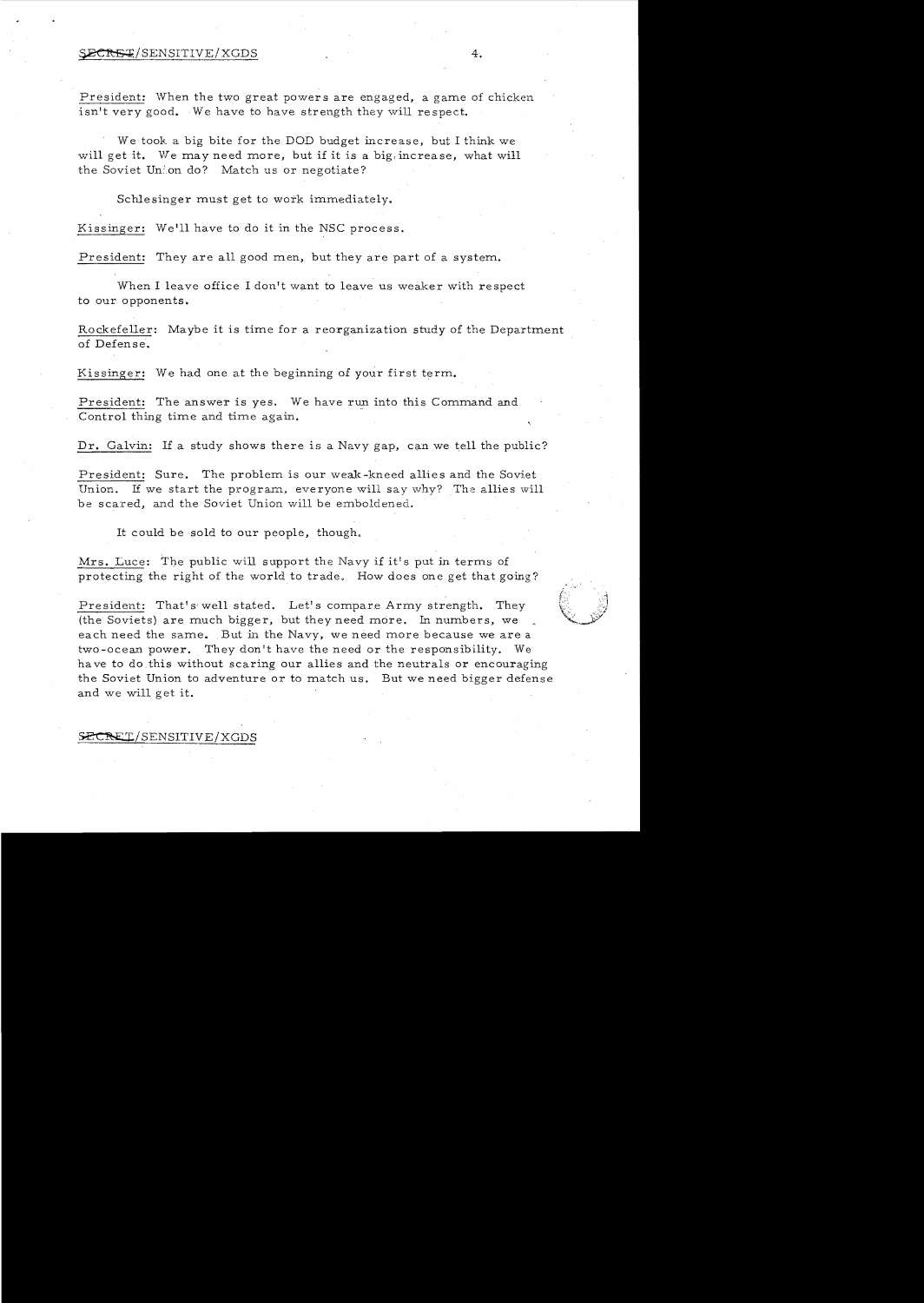## $\Sigma$  ECRET/SENSITIVE/XGDS 5.

I got your R&D report and Ash -- you know we have internal fights here too -- points out that private enterprise will spend \$200 billion a year. If the price is right, private enterprise will do it, and the government has to get out of the way. 'Ye must do what is economically impossible. Another point -- what are the potential shortages of raw mate rials?

In the Soviet Union and China, we have old leadership. What will come after they go? What we must get across to our people is that the only hope for peace is for the U.S. to stay strong  $-$ - but we have to pursue the diplomatic path also.

A Navy study has to be done by the NSC. But Schlesinger has guts and Pd like to see him take a crack at it.

Adm. Anderson: The German Navy showed us how difficult it is to defend in the North.

Rockefeller: Could we add on economic strategy to this?

President: Sure.

Mrs. Luce: Aren't we talking about an interdependent world? That gives<br>us a reason for a big Navy to protect commerce for an interdependent us a reason for a big Navy to protect commerce for an interdependent world.

But what kind of Navy do we need to protect the sea lanes? The same kind as we need to beat the Soviet Navy?

President: We have a lot of bright guys out of the Service academies, but in time of peace they stagnate. We got to get them involved.

Rockefeller: We've got to focus on our national problems and not on each other.

after it. President: Some of that is inevitable. But maybe this is a time to go

The thing we must realize is that the world has been changing dramatically. <u>ን</u> -



# S<del>ECRE</del>T/SENSITIVE/XGDS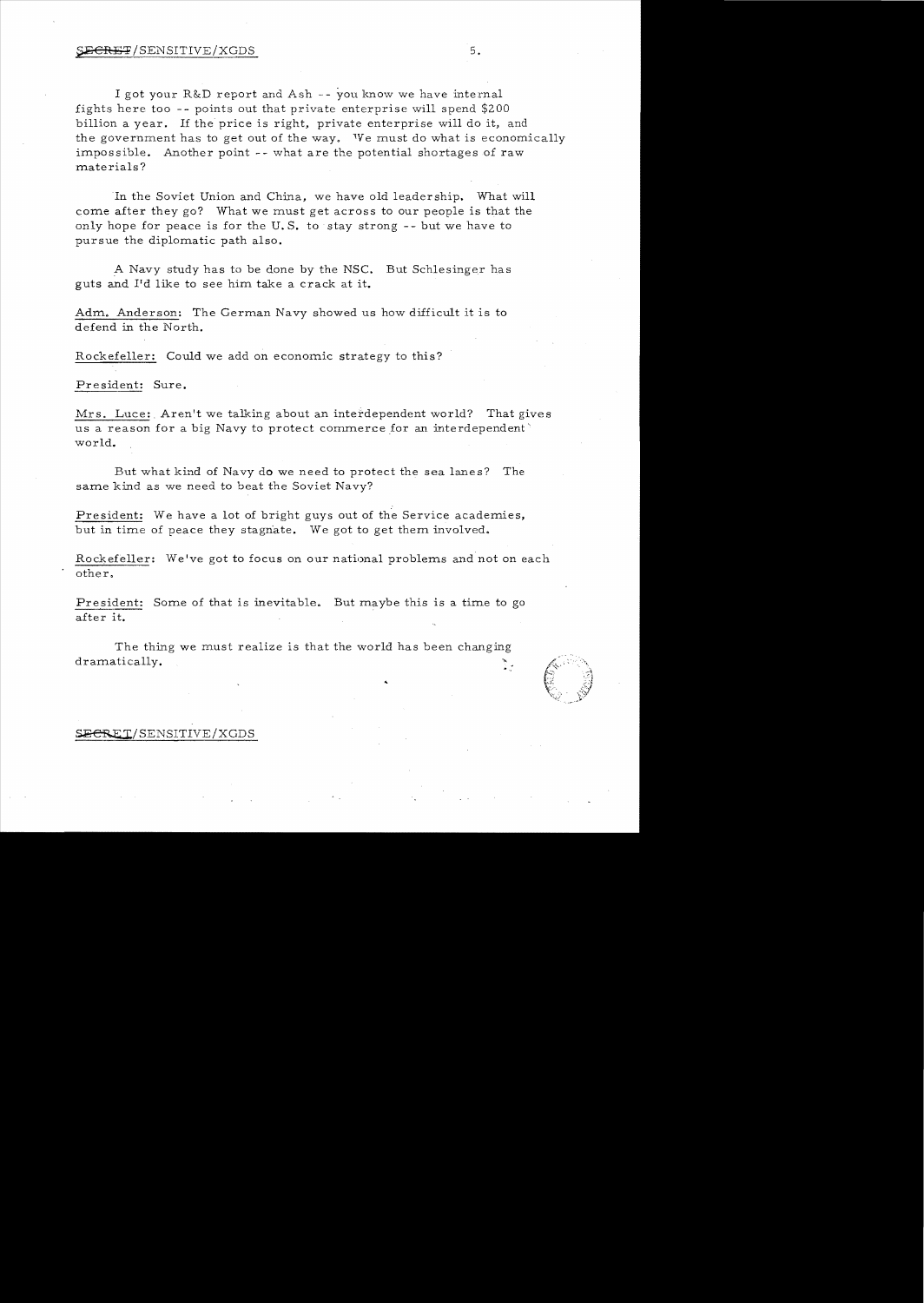## $\texttt{F} / \texttt{SENSITIVE} / \texttt{XGDS}$  6.

Look at Europe today. None of them plays a significant role in the world. They are leftist and weak: the only people with governments are maybe the Spanish, Greeks and Turks.

Latin America doesn't matter, nor does Africa. Japan could become a great force again -- if there is doubt about the will of the U. S. Japan must make a deal with the U.S. or go on their own. In the whole world there is a shrinking from responsibility. Maybe the U.S. doesn't even have the guts. This would be safe if it weren't for the Soviet Union and China.

Rockefeller: We are very grateful that you met with us.

## SECRET/SENSITIVE/XGDS